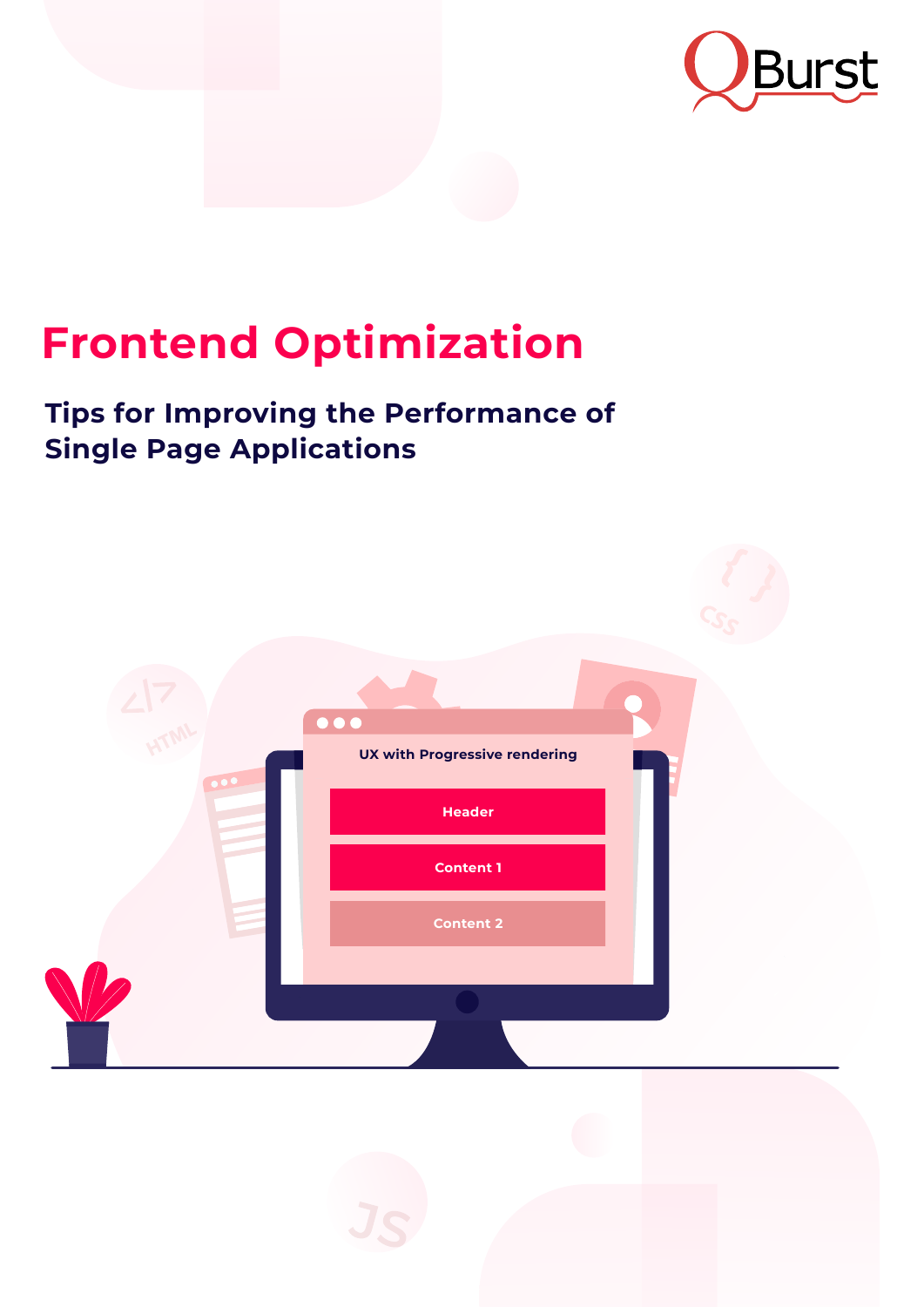## **01. Module-Wise Page Loading**

Lazy loading helps keep the initial bundle size smaller and improve load time. Split the CSS, JS files into module-specific chunk files. Prioritize above-the-fold content and load the minimum HTML, CSS, and JavaScript to quickly display the visible portion of the page to users while deferring the render of remaining resources.

Apply CSS styles first to mobile devices. You can add advanced styles and overrides for larger screens into the stylesheet using media queries. As mobile styles are less complicated than those for desktop, a mobile-first approach helps simplify your CSS code.

## **02. Mobile-First CSS**

## **03. JS Optimization**

Splitting the JavaScript code and bundling it into different modules is a sure step toward reducing JS payload. Analyze these bundles to detect and remove unused libraries. By minifying JS and loading only the most important resources first, initial page load time can be reduced. Third-party scripts such

as for analytics can be delayed and

loaded later.

## **04. Optimizing Images**

When using images, choose the optimal format. SVG, PNG, JPEG, font icons—all have their own use case. Upload compressed images and set limits for image size without compromising quality. Prioritized and pagespecific image loading is another way to reduce loading delays. By loading low-quality

images first and then replacing them with

better versions as the page continues to load,

you can progressively load images to speed

up the page.

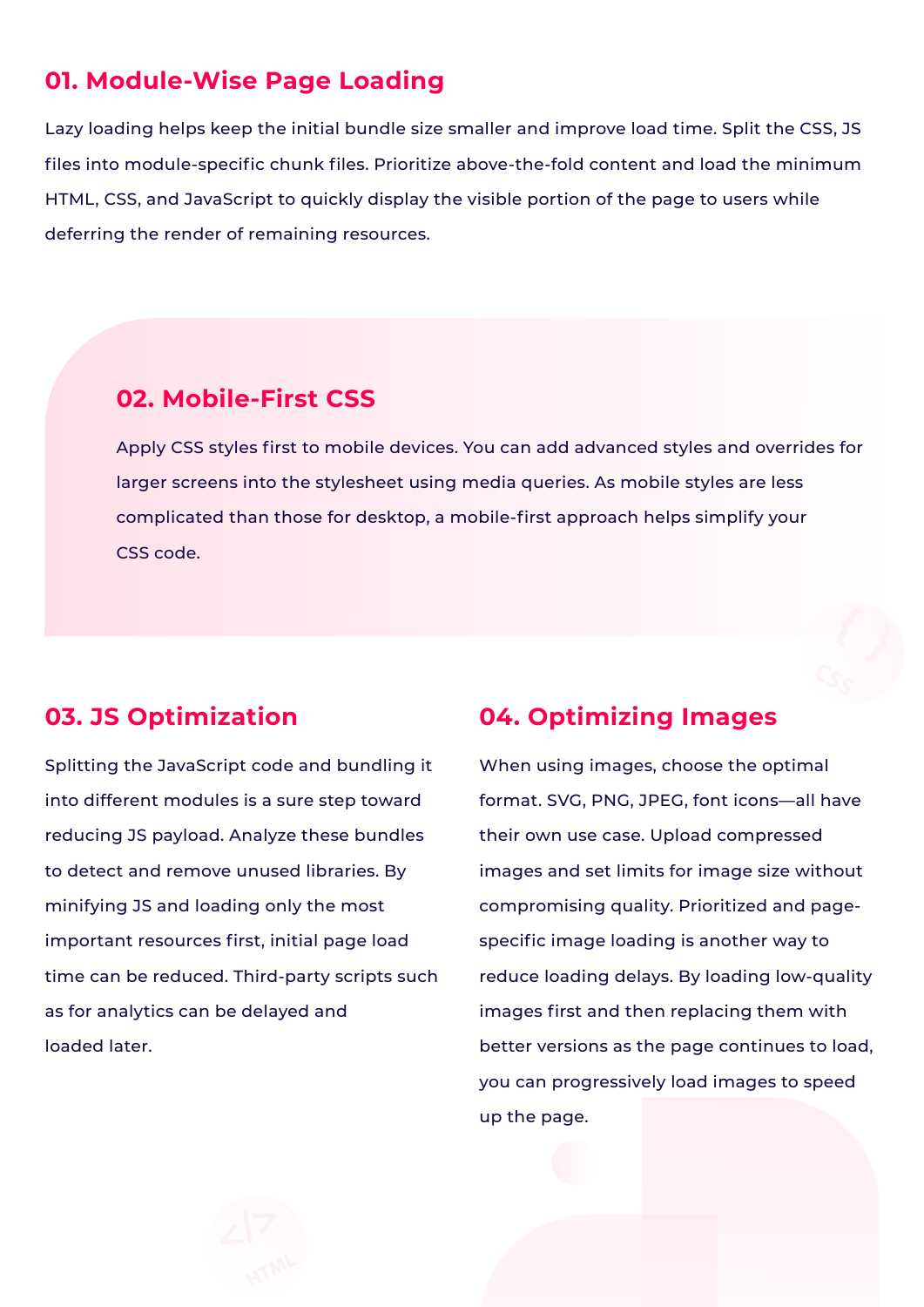# **05. Caching**

The browser's HTTP cache is an effective approach to loading resources faster avoiding unnecessary network requests. However, to avoid stale content from being served to users from the cache, you could implement filename or file path versioning.

# **07. HTTP/2 Connection**

Make sure all the assets are served over HTTP/2. If you have to, migrate to HTTPS first and then switch to HTTP/2 protocol that allows for multiplexing and prioritization.

## **08. API Cache**

API caching is a mechanism to store and retrieve data from the cache rather than hit the backend server on each network request. This can avoid the delay in request-response and improve performance.

# **09. Pagination of Data**

Pagination is a process to divide the

response data based on the application

required to process it. You need not fetch all

the data at a time. This will help reduce the entire API size, rendering and parsing data in smaller chunks.

# **10. Compressing Files**

Reducing file size using compression

algorithms can cause a significant

improvement in page performance. Tools

such as gzip are supported by most of the

popular browsers and can be used

without worry.

#### **06. Reusable CSS**

As per the latest SPA component structure, you can define CSS for global purposes or a particular section. If a style is to be applied throughout the app, you can write it as reusable CSS and avoid multiple declarations. This will help reduce the overall CSS bundle size.